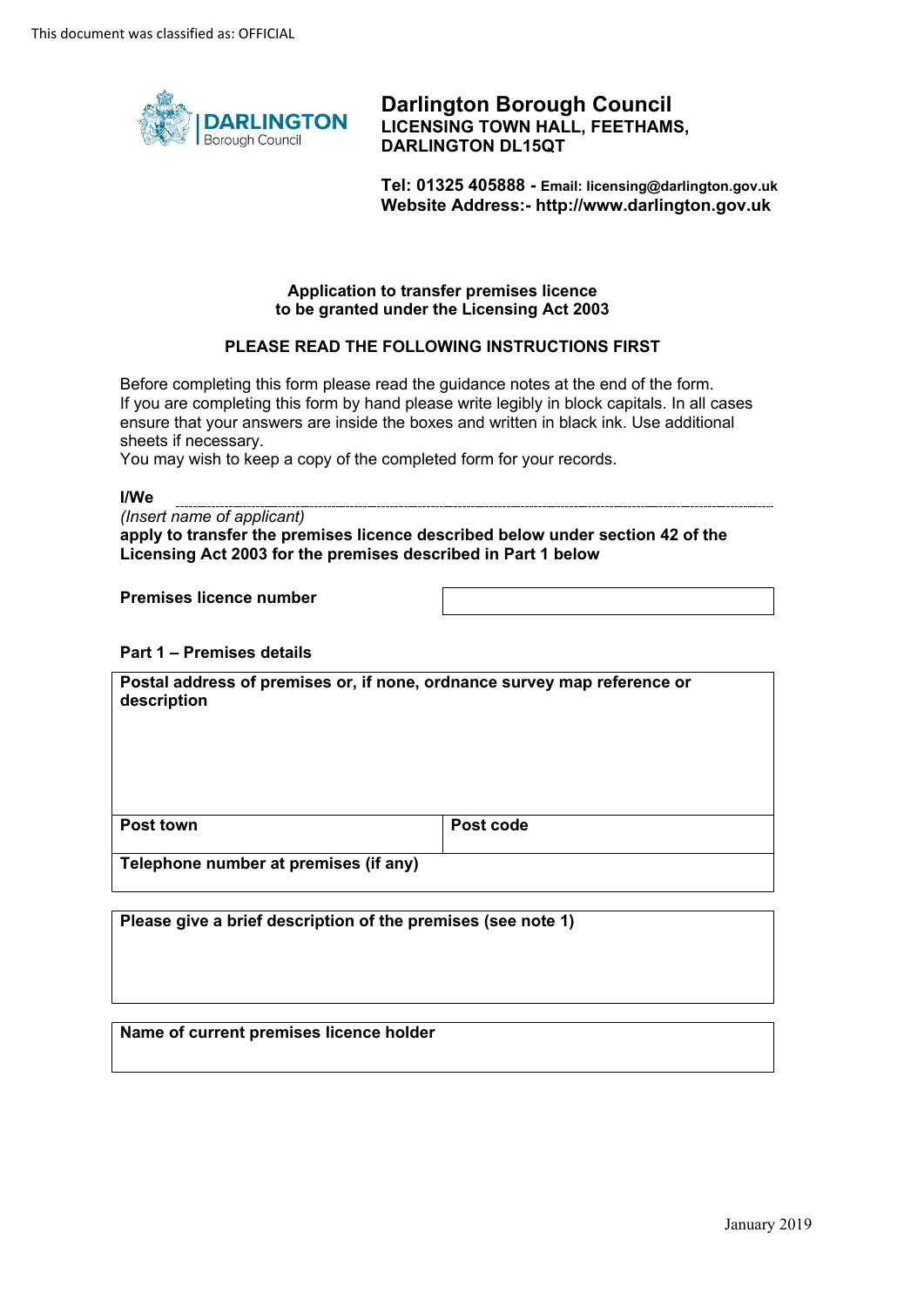# **Part 2 - Applicant details**

In what capacity are you applying for the premises licence to be transferred to you?

|                                                                                                                                                                                             | Please tick h yes           |
|---------------------------------------------------------------------------------------------------------------------------------------------------------------------------------------------|-----------------------------|
| a) an individual or individuals*                                                                                                                                                            | please complete section (A) |
| b) a person other than an individual *<br>i. as a limited company                                                                                                                           | please complete section (B) |
| ii. as a partnership                                                                                                                                                                        | please complete section (B) |
| iii. as an unincorporated association or                                                                                                                                                    | please complete section (B) |
| iv. other (for example a statutory corporation)                                                                                                                                             | please complete section (B) |
| c) a recognised club                                                                                                                                                                        | please complete section (B) |
| d) a charity                                                                                                                                                                                | please complete section (B) |
| e) the proprietor of an educational establishment                                                                                                                                           | please complete section (B) |
| f) a health service body                                                                                                                                                                    | please complete section (B) |
| g) an individual who is registered under Part 2 of<br>the Care Standards Act 2000 (c14) in respect of<br>an independent hospital in Wales                                                   | please complete section (B) |
| ga) a person who is registered under Chapter 2 of<br>Part 1 of the Health and Social Care Act 2008<br>(within the meaning of that Part) in respect of an<br>independent hospital in England | please complete section (B) |
| h) the chief officer of police of a police force in<br><b>England and Wales</b>                                                                                                             | please complete section (B) |
| *If you are applying as a person described in (a) or (b) please confirm:                                                                                                                    |                             |
|                                                                                                                                                                                             | Please tick h yes           |
| I am carrying on or proposing to carry on a business which involves<br>the use of the premises for licensable activities; or                                                                |                             |
| I am making the application pursuant to a                                                                                                                                                   |                             |
| statutory function or<br>$\circ$<br>a function discharged by virtue of Her Majesty's prerogative<br>$\circ$                                                                                 |                             |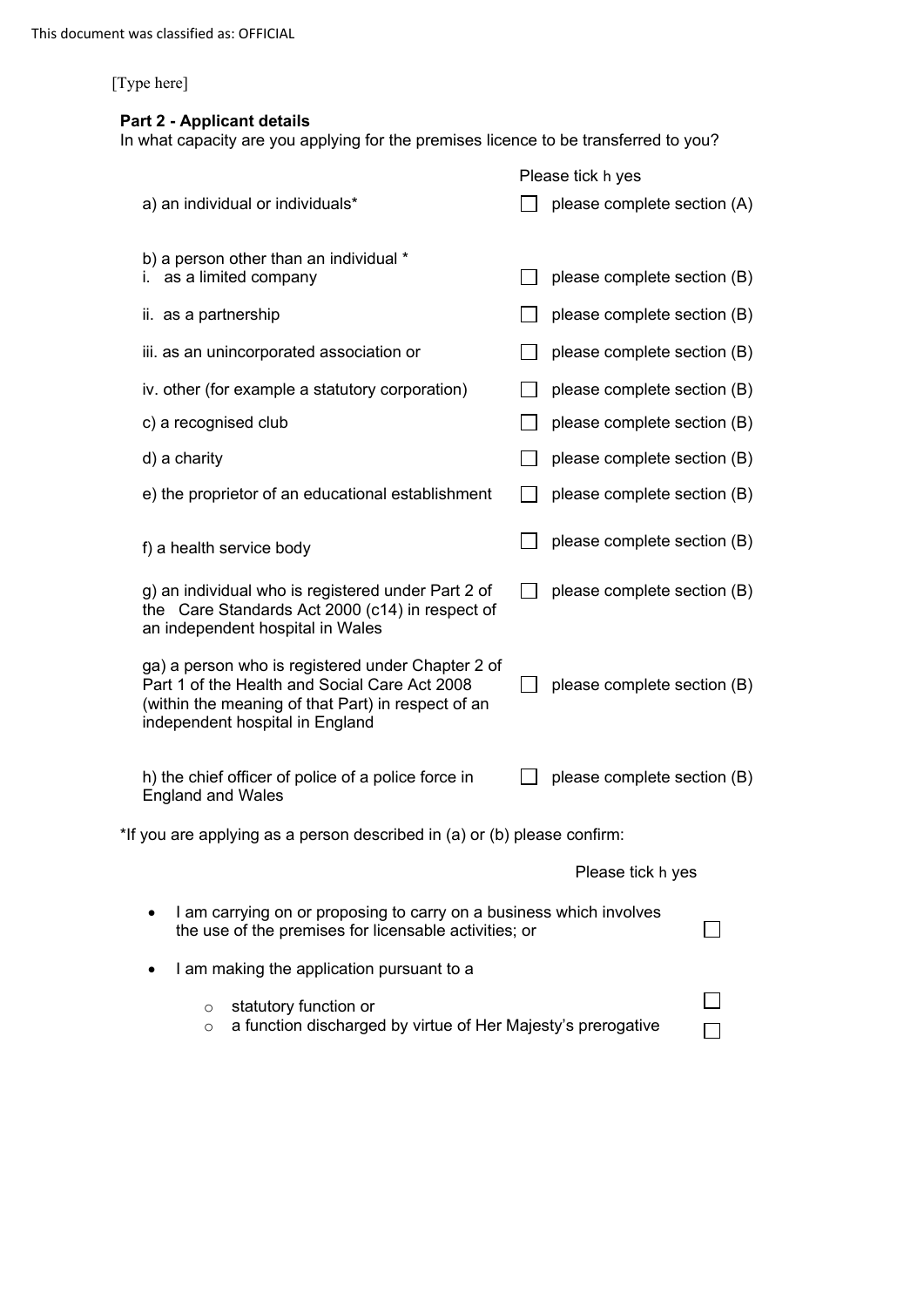| [Type here]                                                        |                                     |     |  |                                                   |    |                      |                                                                                                                                                                                      |
|--------------------------------------------------------------------|-------------------------------------|-----|--|---------------------------------------------------|----|----------------------|--------------------------------------------------------------------------------------------------------------------------------------------------------------------------------------|
|                                                                    |                                     |     |  | (A) INDIVIDUAL APPLICANTS (fill in as applicable) |    |                      |                                                                                                                                                                                      |
| Mr                                                                 |                                     | Mrs |  | <b>Miss</b>                                       | Ms |                      | Other title<br>(for example, Rev)                                                                                                                                                    |
| <b>Surname</b>                                                     |                                     |     |  |                                                   |    | <b>First names</b>   |                                                                                                                                                                                      |
|                                                                    |                                     |     |  |                                                   |    |                      |                                                                                                                                                                                      |
|                                                                    | Date of birth<br><b>Nationality</b> |     |  |                                                   |    | I am 18 years old or | Please tick h yes                                                                                                                                                                    |
|                                                                    |                                     |     |  | (please see note 2 for information)               |    |                      | Where applicable (if demonstrating a right to work via the Home Office online right to<br>work checking service), the 9-digit 'share code' provided to the applicant by that service |
| <b>Current</b><br>residential<br>address if<br>premises<br>address | different from                      |     |  |                                                   |    |                      |                                                                                                                                                                                      |
| <b>Post town</b>                                                   |                                     |     |  |                                                   |    | Post code            |                                                                                                                                                                                      |
|                                                                    |                                     |     |  |                                                   |    |                      |                                                                                                                                                                                      |
| Daytime contact telephone number                                   |                                     |     |  |                                                   |    |                      |                                                                                                                                                                                      |
| (optional)                                                         | <b>E-mail address</b>               |     |  |                                                   |    |                      |                                                                                                                                                                                      |
|                                                                    |                                     |     |  |                                                   |    |                      |                                                                                                                                                                                      |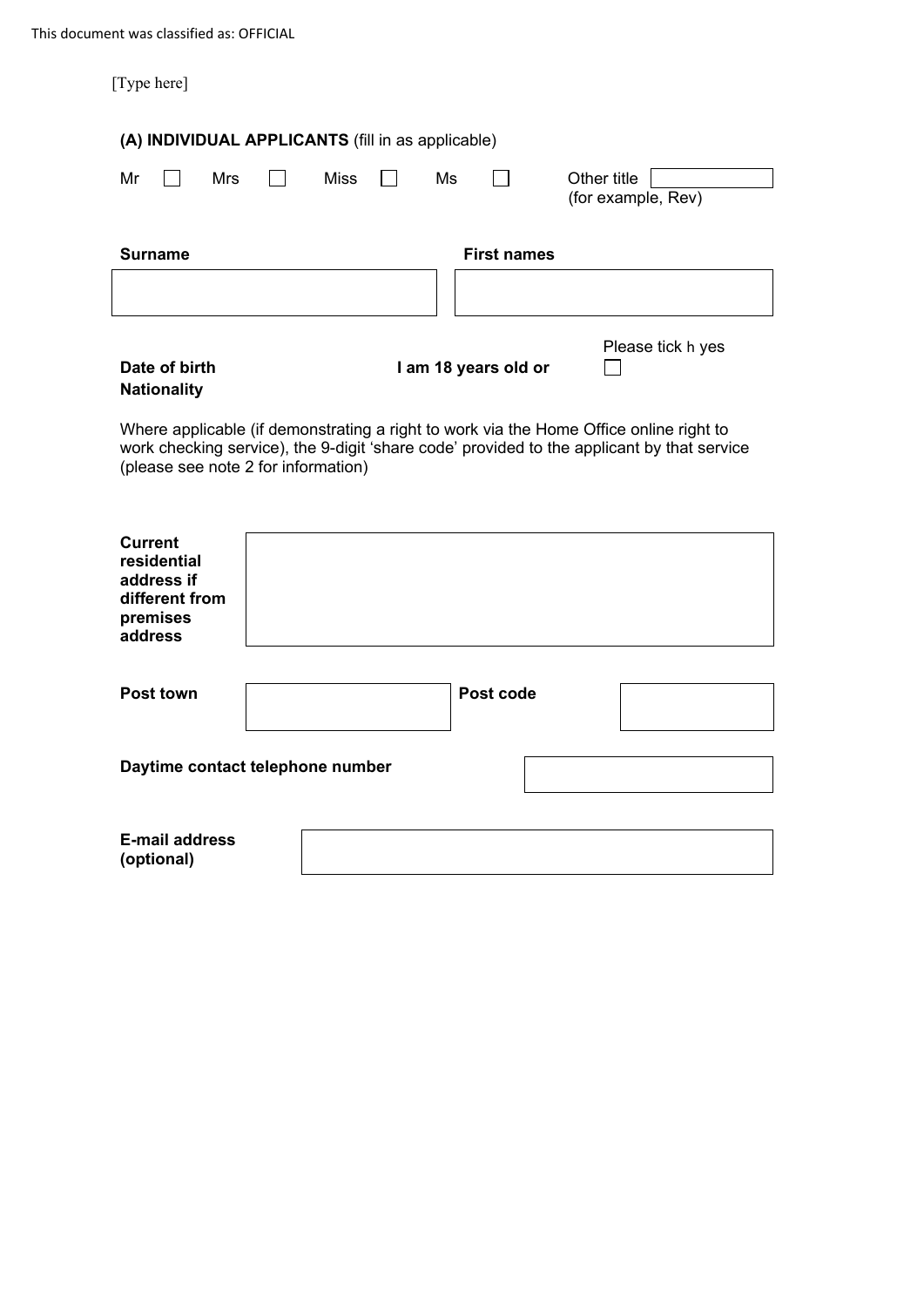| <b>SECOND INDIVIDUAL APPLICANT</b> (fill in as applicable)                           |             |  |                      |                                   |
|--------------------------------------------------------------------------------------|-------------|--|----------------------|-----------------------------------|
| Mr<br>Mrs                                                                            | <b>Miss</b> |  | Ms                   | Other title<br>(for example, Rev) |
| <b>Surname</b>                                                                       |             |  | <b>First names</b>   |                                   |
|                                                                                      |             |  |                      |                                   |
|                                                                                      |             |  |                      | Please tick h yes                 |
| Date of birth<br><b>Nationality</b>                                                  |             |  | I am 18 years old or |                                   |
| <b>Current</b><br>residential<br>address if<br>different from<br>premises<br>address |             |  |                      |                                   |
| <b>Post town</b>                                                                     |             |  | Post code            |                                   |
| Daytime contact telephone number                                                     |             |  |                      |                                   |
| <b>E-mail address</b><br>(optional)                                                  |             |  |                      |                                   |

## **(B) OTHER APPLICANTS**

Please provide name and registered address of applicant in full. Where appropriate please give any registered number. In the case of a partnership or other joint venture (other than a body corporate), please give the name and address of each party concerned.

| Name                                                                                               |
|----------------------------------------------------------------------------------------------------|
| Address                                                                                            |
| Registered number (where applicable)                                                               |
| Description of applicant (for example partnership, company, unincorporated association<br>$etc.$ ) |
| Telephone number (if any)                                                                          |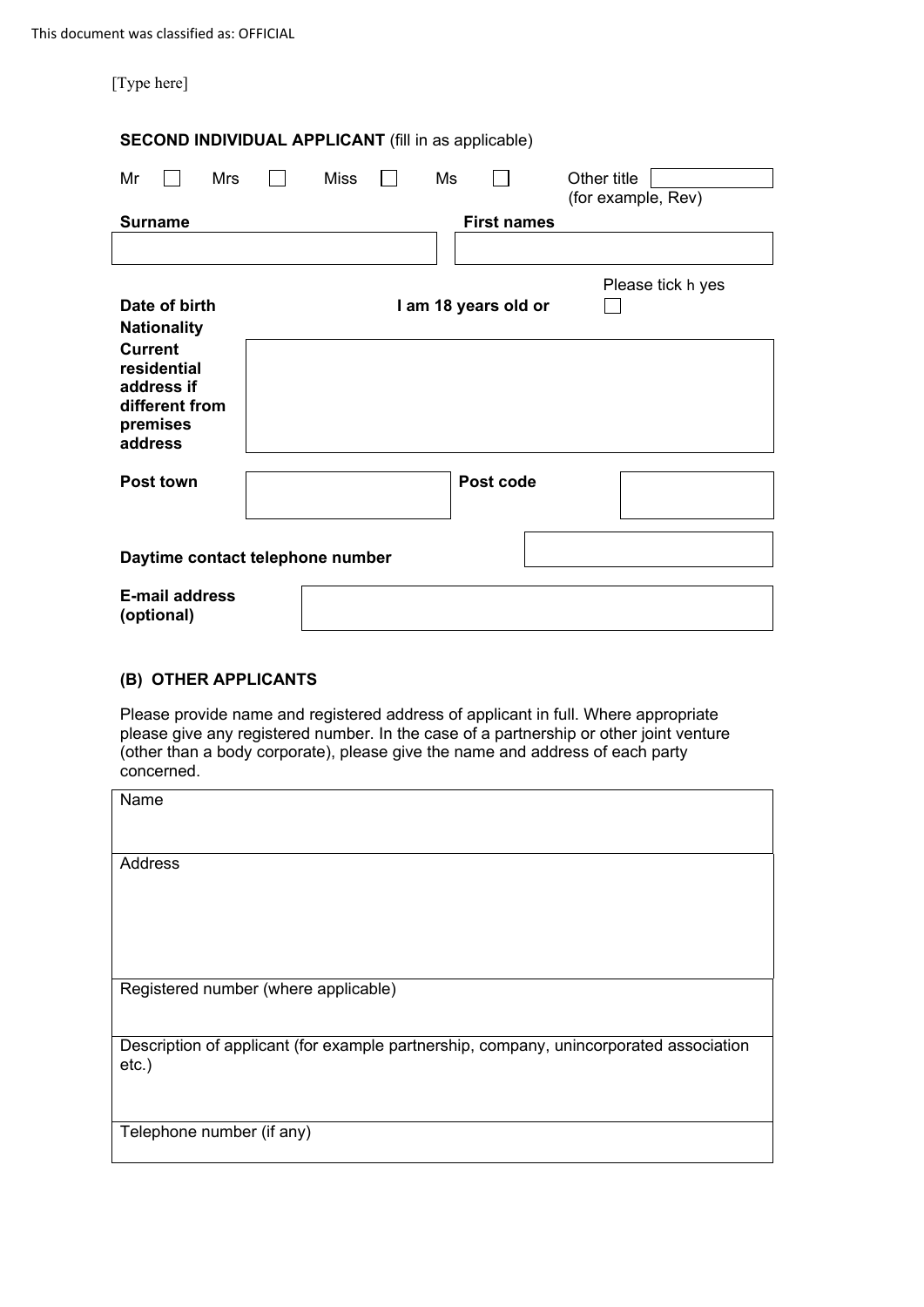| E-mail address (optional)                                                       |  |
|---------------------------------------------------------------------------------|--|
| Part 3<br>Please tick h yes                                                     |  |
| Are you the holder of the premises licence under an interim authority notice?   |  |
| Do you wish the transfer to have immediate effect?                              |  |
| If not when would you like the transfer to take effect?<br>Month<br>Year<br>Dav |  |
| Please tick h yes                                                               |  |
| I have enclosed the consent form signed by the existing premises licence holder |  |

If you have not enclosed the consent form referred to above please give the reasons why not. What steps have you taken to try and obtain the consent?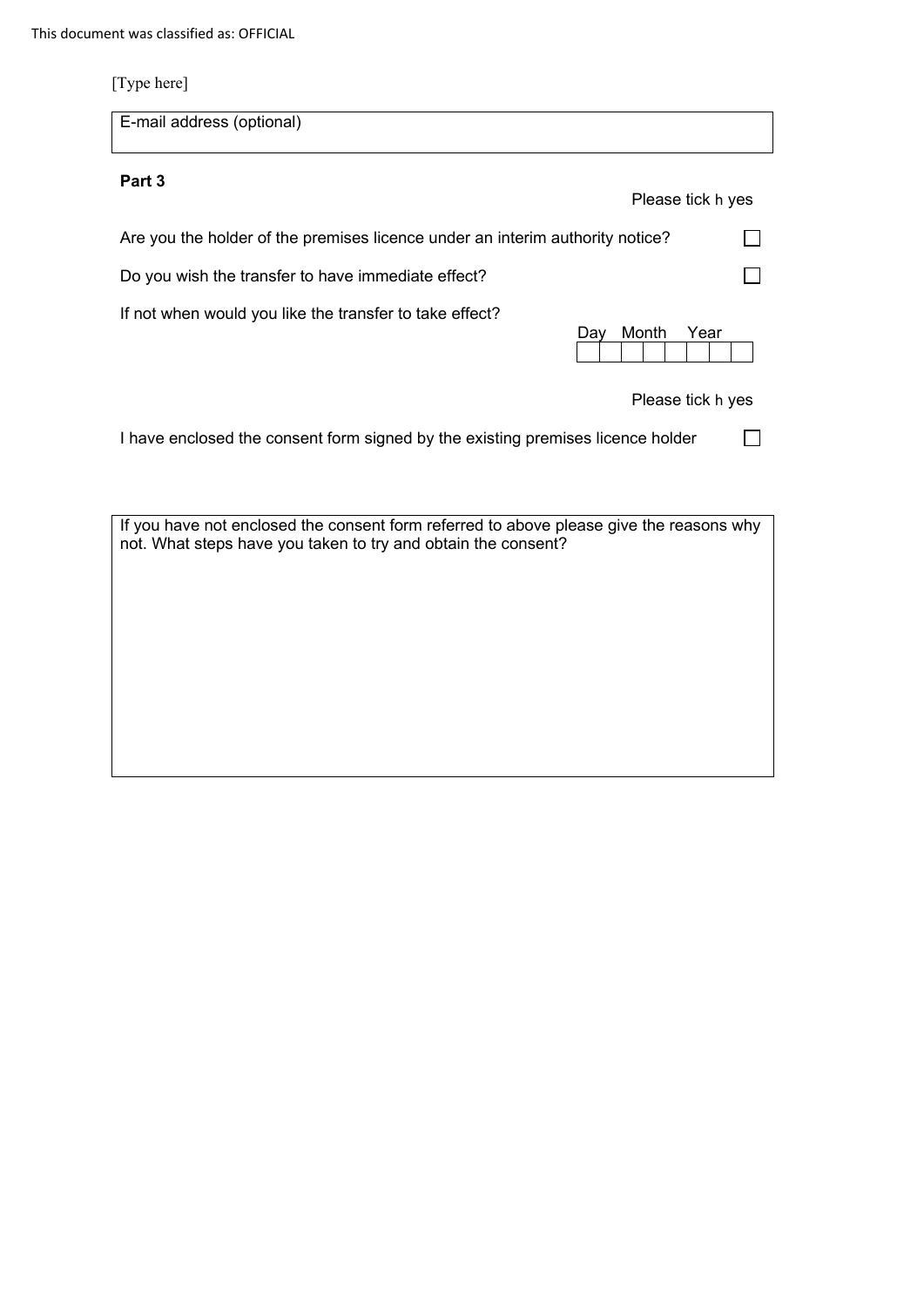#### Please tick h yes

□

□

□

□ □ □ □ □

If this application is granted I would be in a position to use the premises during the application period for the licensable activity or activities authorised by the licence (see section 43 of the Licensing Act 2003)

Please tick h yes

I have enclosed the premises licence

If you have not enclosed premises licence referred to above please give the reasons why not.

- I have made or enclosed payment of the fee
- I have enclosed the consent form signed by the existing premises licence holder or my statement as to why it is not enclosed
- I have enclosed the premises licence or relevant part of it or explanation
- I have sent a copy of this application to the chief officer of police today
- I have sent a copy of this form to Home Office Immigration Enforcement today
- Applicable to all individual applicants, including those in a partnership which is not a limited liability partnership, but not companies or limited liability partnerships. I have included documents or my Home Office online right to work checking service share code, to demonstrate my entitlement to work in the United Kingdom (please read note 2).

**TO A FINE OF ANY AMOUNT. IT IS AN OFFENCE, UNDER SECTION 158 OF THE LICENSING ACT 2003, TO MAKE A FALSE STATEMENT IN OR IN CONNECTION WITH THIS APPLICATION. THOSE WHO MAKE A FALSE STATEMENT MAY BE LIABLE ON SUMMARY CONVICTION** 

 **OR WHO IS SUBJECT TO CONDITIONS AS TO EMPLOYMENT WILL BE LIABLE TO NATIONALITY ACT 2006 AND, PURSUANT TO SECTION 21 OF THE SAME ACT, OR WITH REASONABLE CAUSE TO BELIEVE, THAT THE EMPLOYEE IS IT IS AN OFFENCE UNDER SECTION 24B OF THE IMMIGRATION ACT 1971 FOR A PERSON TO WORK WHEN THEY KNOW, OR HAVE REASONABLE CAUSE TO BELIEVE, THAT THEY ARE DISQUALIFIED FROM DOING SO BY REASON OF THEIR IMMIGRATION STATUS. THOSE WHO EMPLOY AN ADULT WITHOUT LEAVE A CIVIL PENALTY UNDER SECTION 15 OF THE IMMIGRATION, ASYLUM AND WILL BE COMMITTING AN OFFENCE WHERE THEY DO SO IN THE KNOWLEDGE, DISQUALIFIED.** 

I understand I am not entitled to be issued with a licence if I do not have the entitlement to live and work in the UK (or if I am subject to a condition preventing me from doing work relating to the carrying on of a licensable activity) and that my licence will become invalid if I cease to be entitled to live and work in the UK (please read guidance note 2)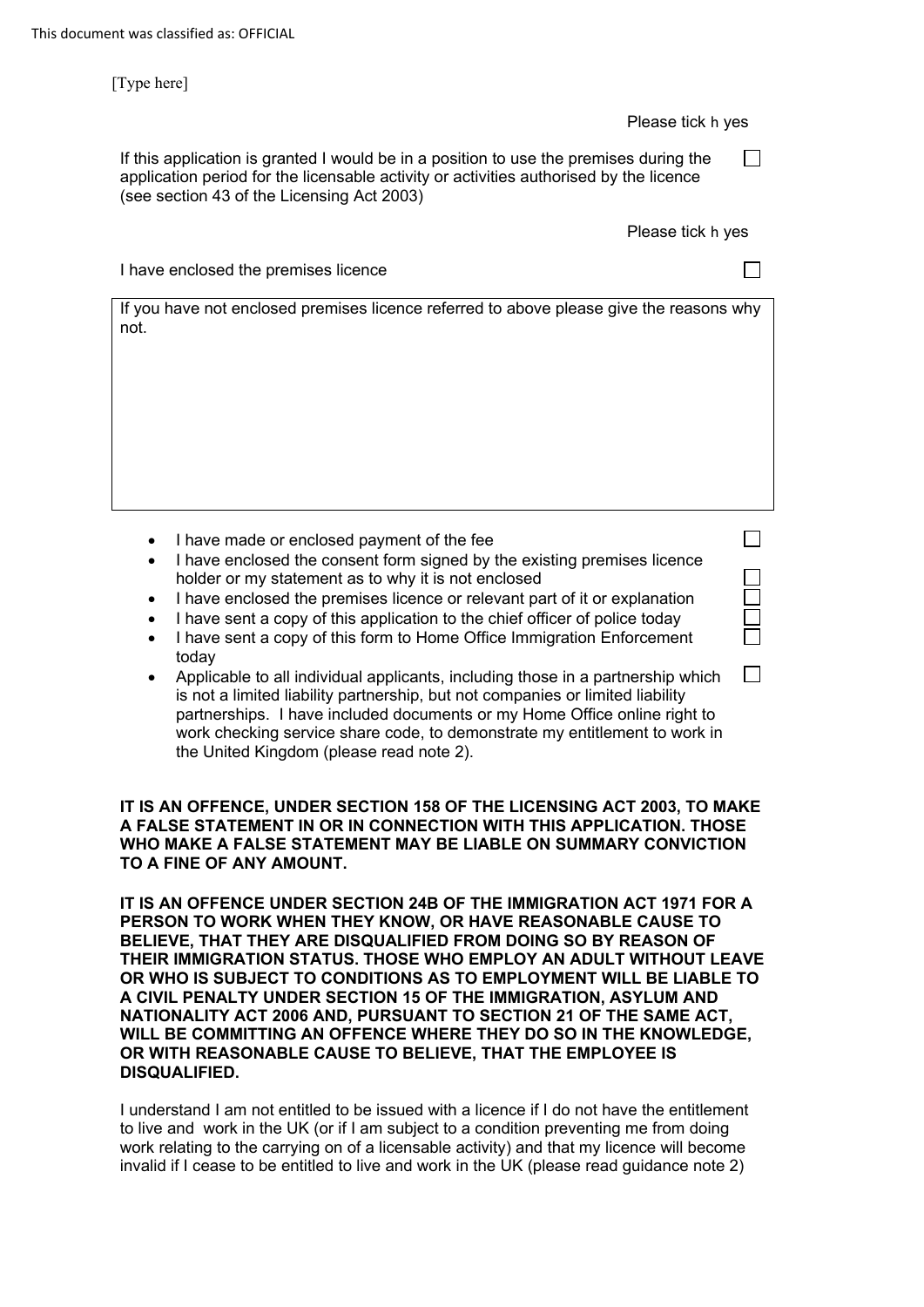## **Part 4 – Signatures** (please read guidance note 3)

| Signature of applicant or applicant's solicitor or other duly authorised agent (See    |  |
|----------------------------------------------------------------------------------------|--|
| guidance note 4). If signing on behalf of the applicant please state in what capacity. |  |

| Signature                                                                                                                                                                                                            |                                                                                 |
|----------------------------------------------------------------------------------------------------------------------------------------------------------------------------------------------------------------------|---------------------------------------------------------------------------------|
|                                                                                                                                                                                                                      |                                                                                 |
| Date                                                                                                                                                                                                                 |                                                                                 |
|                                                                                                                                                                                                                      |                                                                                 |
| Capacity                                                                                                                                                                                                             |                                                                                 |
|                                                                                                                                                                                                                      |                                                                                 |
| For joint applicants signature of second applicant, second applicant's solicitor or<br>other authorised agent (please read guidance note 5). If signing on behalf of the<br>applicant please state in what capacity. |                                                                                 |
| Signature                                                                                                                                                                                                            |                                                                                 |
|                                                                                                                                                                                                                      |                                                                                 |
| Date                                                                                                                                                                                                                 |                                                                                 |
|                                                                                                                                                                                                                      |                                                                                 |
| Capacity                                                                                                                                                                                                             |                                                                                 |
|                                                                                                                                                                                                                      |                                                                                 |
| associated with this application (please read guidance note 6)                                                                                                                                                       | Contact name (where not previously given) and postal address for correspondence |
|                                                                                                                                                                                                                      |                                                                                 |
|                                                                                                                                                                                                                      |                                                                                 |
|                                                                                                                                                                                                                      |                                                                                 |
|                                                                                                                                                                                                                      |                                                                                 |
| <b>Post town</b>                                                                                                                                                                                                     | <b>Post Code</b>                                                                |
| Telephone number (if any)                                                                                                                                                                                            |                                                                                 |
| If you would prefer us to correspond with you by e-mail your e-mail address<br>(optional)                                                                                                                            |                                                                                 |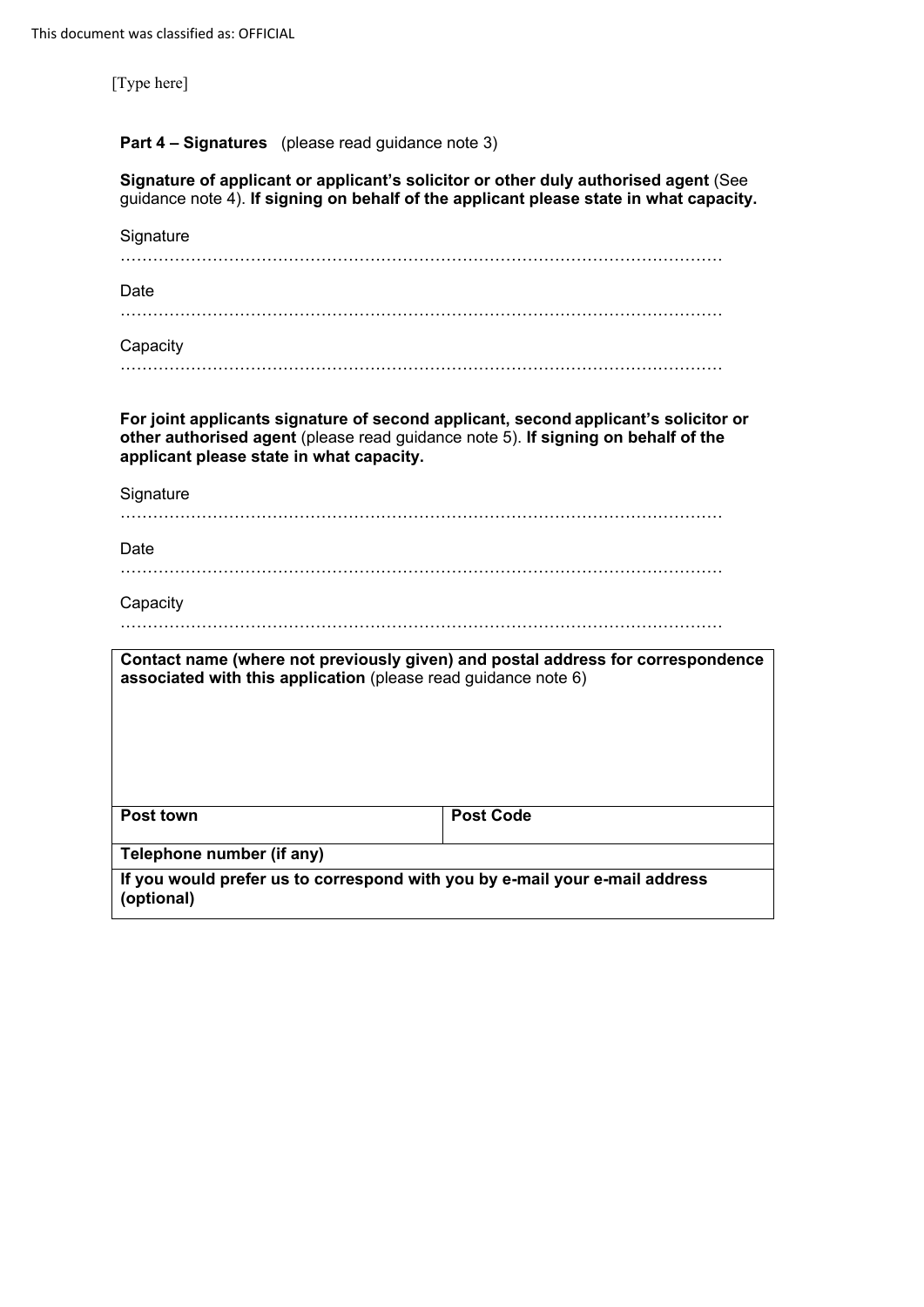### Notes for Guidance

- 1. Describe the premises. For example the type of premises it is, its general situation and layout and any other information which would be relevant to the licensing objectives.
- **2. Right to work/immigration status for individual applicants and applications from partnerships which are not limited liability partnerships:**

A licence may not be held by an individual or an individual in a partnership which is not a limited liability partnership who:

- does not have the right to live and work in the UK; or
- is subject to a condition preventing him or her from doing work relating to the carrying on of a licensable activity.

Any premises licence issued on or after 6 April 2017 will lapse if the holder ceases to be entitled to work in the UK.

 licensing activity. They do this in one of two ways: 1)by providing with this application certified), or 2) by providing their 'share code' to enable the licensing authority to carry Applicants must demonstrate that they have the right to work in the UK and are not subject to a condition preventing them from doing work relating to the carrying on of a copies or scanned copies of the documents listed below (which do not need to be out a check using the Home Office online right to work checking service (see below).

### **Documents which demonstrate entitlement to work in the UK**

- • An expired or current passport showing the holder, or a person named in the passport as the child of the holder, is a British citizen or a citizen of the UK and Colonies having the right of abode in the UK [please see note below about which sections of the passport apply].
- • An expired or current passport or national identity card showing the holder, or a person named in the passport as the child of the holder, is a national of a European Economic Area country or Switzerland.
- • A Registration Certificate or document certifying permanent residence issued by the Home Office to a national of a European Economic Area country or Switzerland.
- • A Permanent Residence Card issued by the Home Office to the family member of a national of a European Economic Area country or Switzerland.
- • A **current** Biometric Immigration Document (Biometric Residence Permit) issued by the Home Office to the holder indicating that the person named is allowed to stay indefinitely in the UK, or has no time limit on their stay in the UK.
- • A **current** passport endorsed to show that the holder is exempt from immigration control, is allowed to stay indefinitely in the UK, has the right of abode in the UK, or has no time limit on their stay in the UK.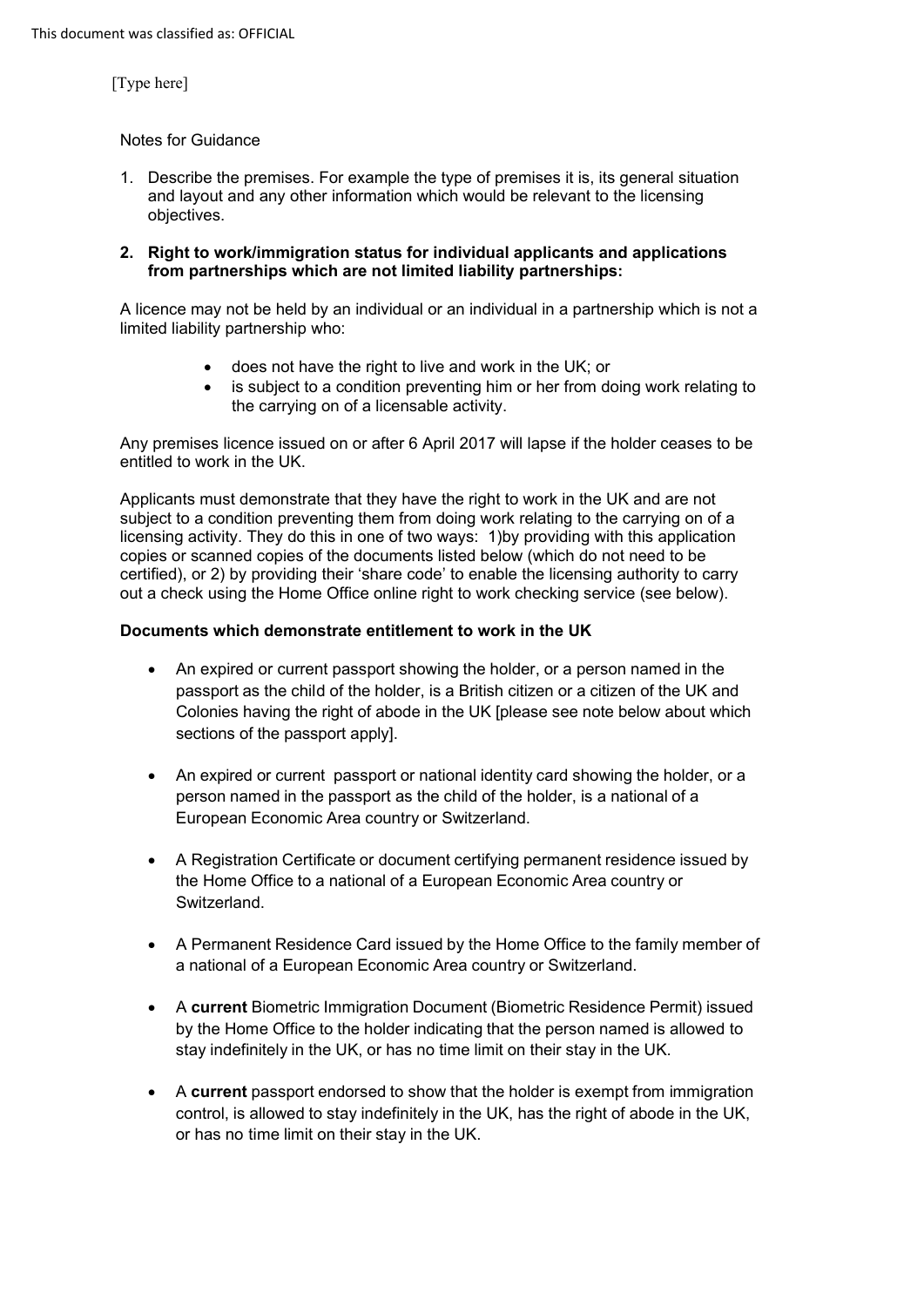- with an endorsement indicating that the named person is allowed to stay indefinitely in the UK or has no time limit on their stay in the UK, **when produced in combination with** an official document giving the person's permanent National Insurance number and their name issued by a Government agency or a previous • A **current** Immigration Status Document issued by the Home Office to the holder employer.
- • A birth or adoption certificate issued in the UK, **together with** an official document giving the person's permanent National Insurance number and their name issued by a Government agency or a previous employer.
- • A birth or adoption certificate issued in the Channel Islands, the Isle of Man or Ireland **when produced in combination with** an official document giving the person's permanent National Insurance number and their name issued by a Government agency or a previous employer.
- • A certificate of registration or naturalisation as a British citizen, **when produced in combination with** an official document giving the person's permanent National Insurance number and their name issued by a Government agency or a previous employer.
- • A **current** passport endorsed to show that the holder is allowed to stay in the UK and is currently allowed to work and is not subject to a condition preventing the holder from doing work relating to the carrying on of a licensable activity.
- • A **current** Biometric Immigration Document (Biometric Residence Permit) issued by the Home Office to the holder which indicates that the named person can currently stay in the UK and is allowed to do the work in question.
- • A **current** Residence Card issued by the Home Office to a person who is not a national of an EEA state or Switzerland but who is a family member of such a national or who has derivative rights or residence.
- • A **current** Immigration Status Document containing a photograph issued by the Home Office to the holder with an endorsement indicating that the named person may stay in the UK, and is allowed to work and is not subject to a condition activity **when produced in combination with** an official document giving the person's permanent National Insurance number and their name issued by a Government agency or a previous employer. preventing the holder from doing work relating to the carrying on of a licensable
- under regulation 17(3) or 18A (2) of the Immigration (European Economic Area) Regulations 2006, to a person who is not a national of an EEA state or Switzerland but who is a family member of such a national or who has derivative rights of residence. • A Certificate of Application, **less than 6 months old**, issued by the Home Office
- Reasonable evidence that the person has an outstanding application to vary their permission to be in the UK with the Home Office such as the Home Office acknowledgement letter or proof of postage evidence, or evidence that the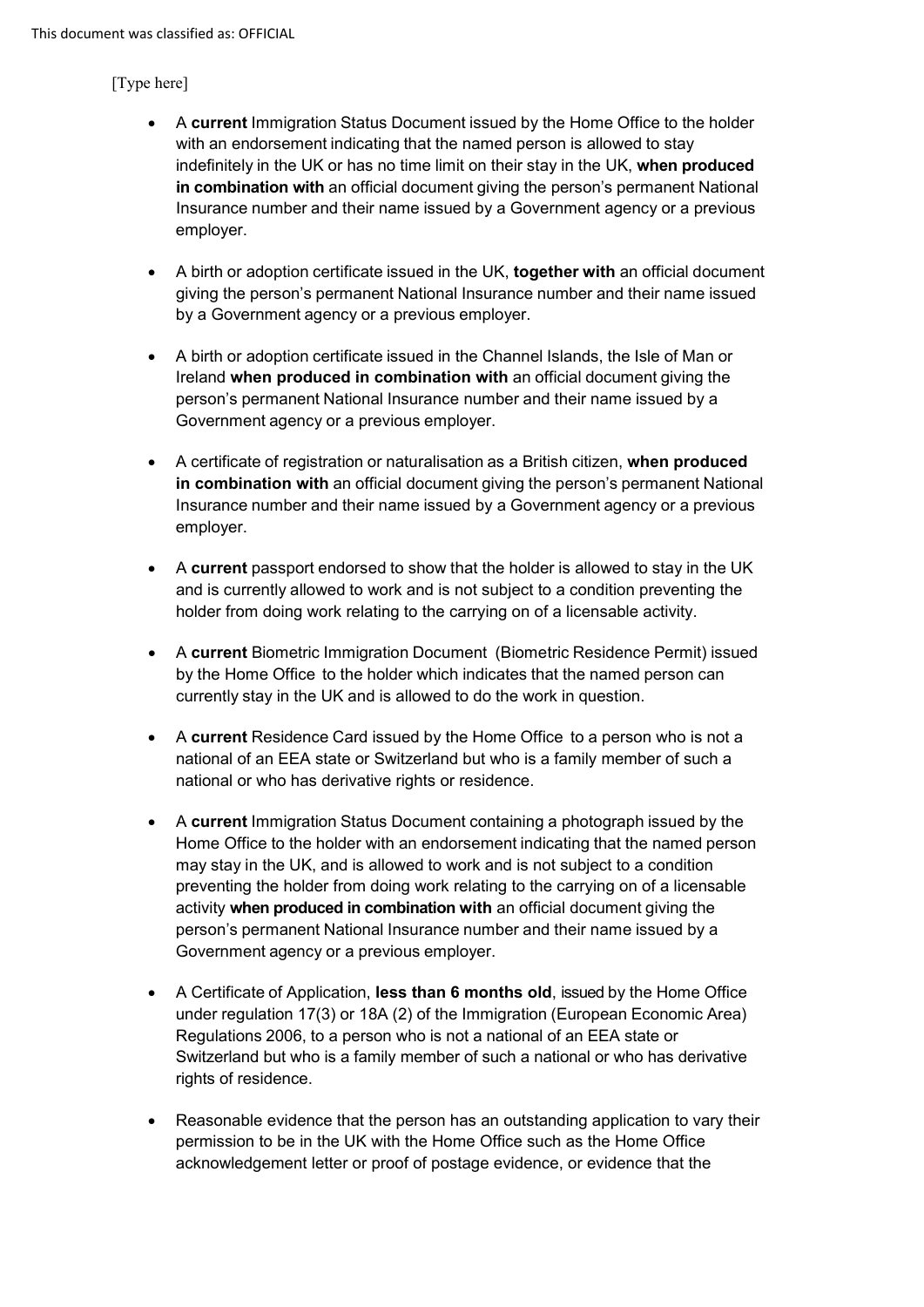person has an appeal or administrative review pending on an immigration decision, such as an appeal or administrative review reference number.

- • Reasonable evidence that a person who is not a national of an EEA state or rights of residence in exercising treaty rights in the UK including:- Switzerland but who is a family member of such a national or who has derivative
	- evidence of the applicant's own identity such as a passport,
	- evidence of their relationship with the EEA family member e.g. a marriage certificate, civil partnership certificate or birth certificate, and
	- the UK or is one of the following if they have been in the UK for more • evidence that the EEA national has a right of permanent residence in than 3 months:
		- (i) working e.g. employment contract, wage slips, letter from the employer,
		- (ii) self-employed e.g. contracts, invoices, or audited accounts with a bank,
		- (iii) studying e.g. letter from the school, college or university and evidence of sufficient funds; or
		- (iv) self-sufficient e.g. bank statements.

Family members of EEA nationals who are studying or financially independent must also provide evidence that the EEA national and any family members hold comprehensive sickness insurance in the UK. This can include a private medical insurance policy, an EHIC card or an S1, S2 or S3 form.

**Original documents must not be sent to licensing authorities**. If the document copied is a passport, a copy of the following pages should be provided:-

- (i). any page containing the holder's personal details including nationality;
- (ii) any page containing the holder's photograph;
- (iii) any page containing the holder's signature;
- (iv) any page containing the date of expiry; and
- (v) any page containing information indicating the holder has permission to enter or remain in the UK and is permitted to work.

If the document is not a passport, a copy of the whole document should be provided.

Your right to work will be checked as part of your licensing application and this could involve us checking your immigration status with the Home Office. We may otherwise share information with the Home Office. Your licence application will not be determined until you have complied with this guidance

# **Home Office online right to work checking service**

As an alternative to providing a copy of the documents listed above, applicants may demonstrate their right to work by allowing the licensing authority to carry out a check with the Home Office online right to work checking service.

To demonstrate their right to work via the Home Office online right to work checking service, applicants should include in this application their 9-digit share code (provided to them upon accessing the service at [https://www.gov.uk/prove-right-to-work\)](https://www.gov.uk/prove-right-to-work) which, along with the applicant's date of birth (provided within this application), will allow the licensing authority

to carry out the check.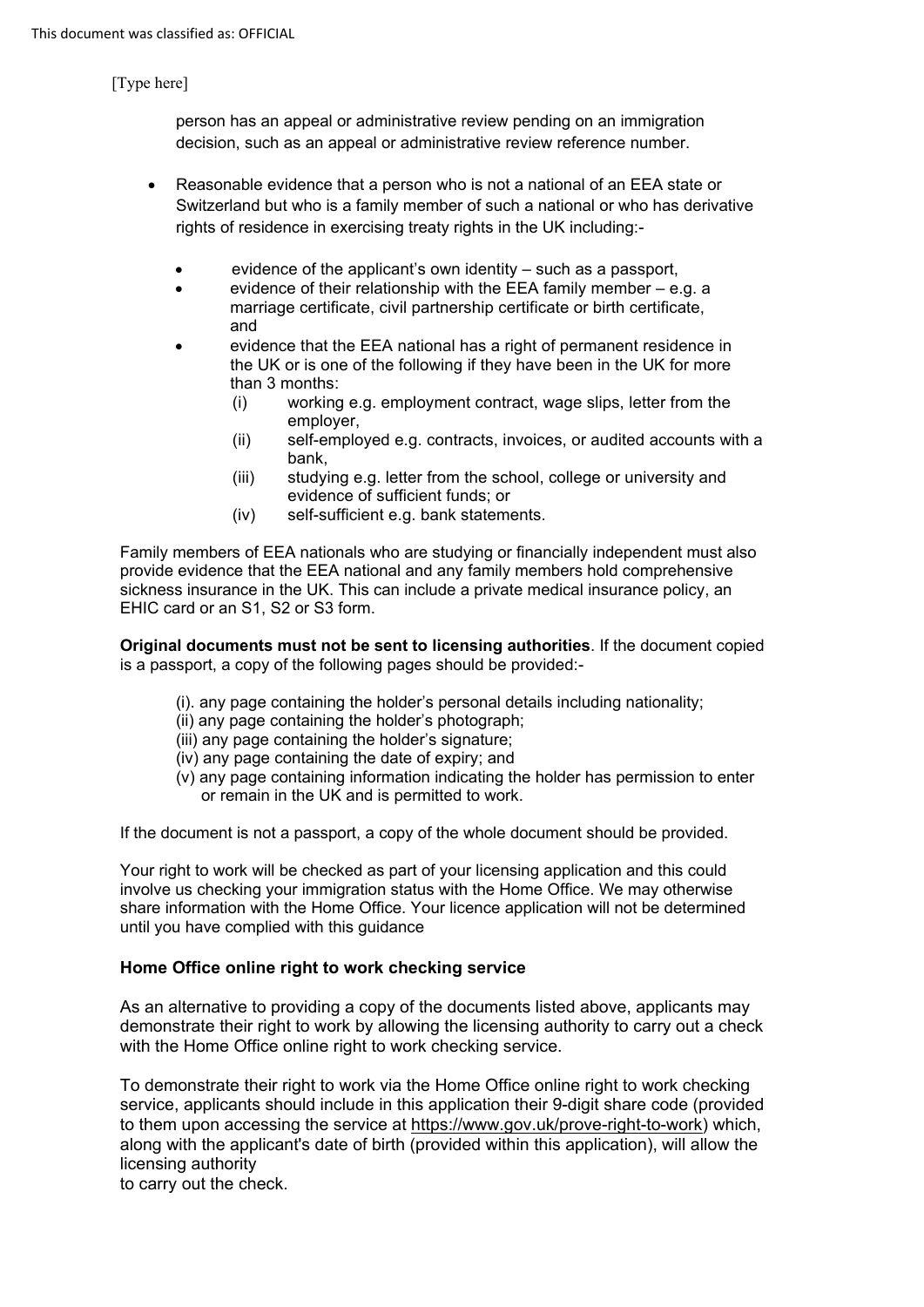In order to establish the applicant's right to work, the check will need to indicate that the applicant is allowed to work in the United Kingdom and is not subject to a condition preventing them from doing work relating to the carrying on of a licensable activity. An online check will not be possible in all circumstances because not all applicants will have an immigration status that can be checked online.

The Home Office online right to work checking service sets out what information and/or documentation applicants will need in order to access the service. Applicants who are unable to obtain a share code from the service should submit copy documents as set out above.

- 3. The application form must be signed.
- 4. An applicant's agent (for example solicitor) may sign the form on their behalf provided that they have actual authority to do so.
- 5. Where there is more than one applicant, both applicants or their respective agents must sign the application form.
- 6. This is the address which we shall use to correspond with you about this application.